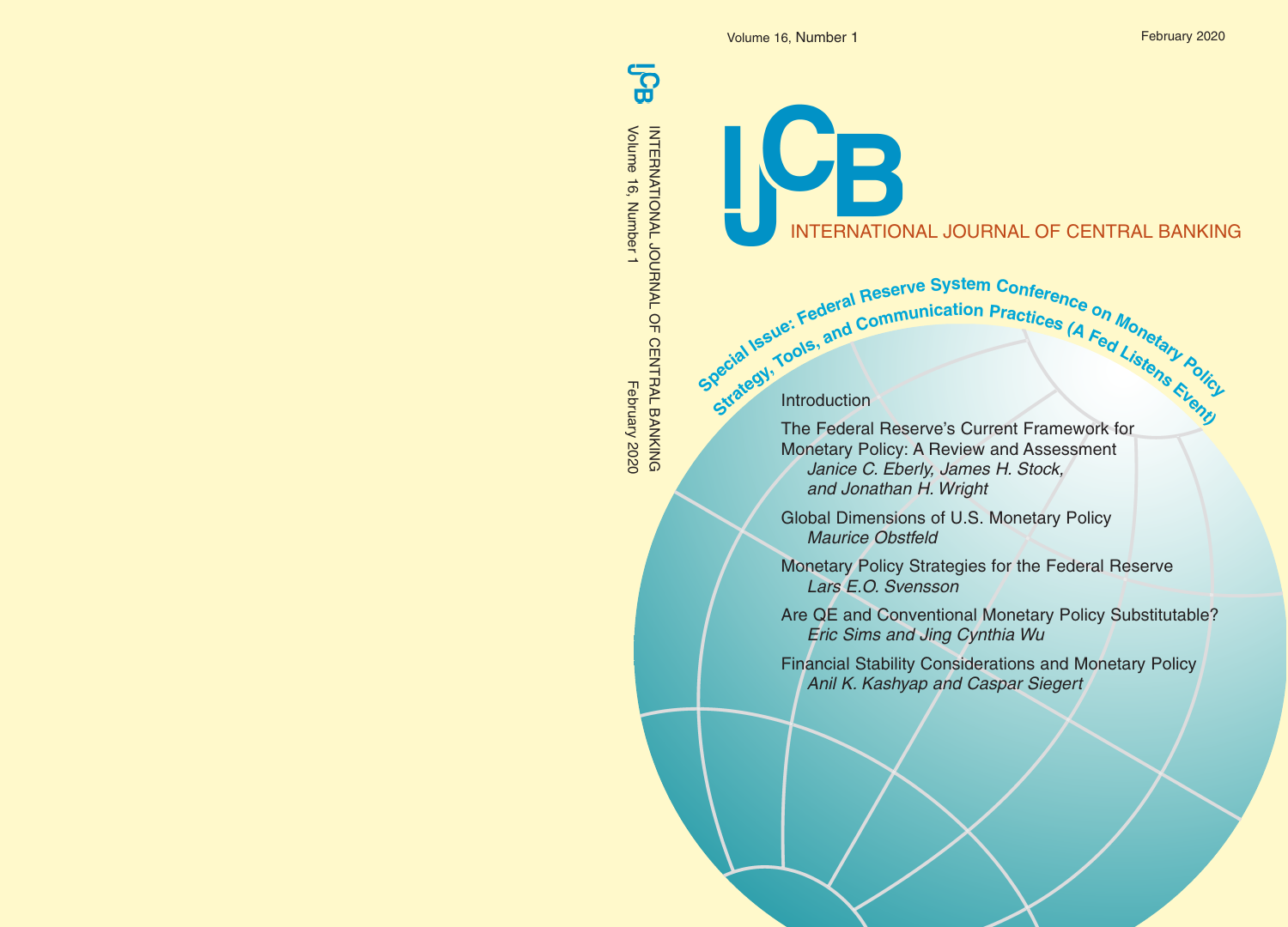# International Journal of Central Banking

Volume 16, Number 1 **February 2020** 

# **Special Issue:**

# **Federal Reserve System Conference on Monetary Policy Strategy, Tools, and Communication Practices (A Fed Listens Event)**

| Introduction                                                                                                                                        | 1   |
|-----------------------------------------------------------------------------------------------------------------------------------------------------|-----|
| The Federal Reserve's Current Framework for Monetary Policy:<br>A Review and Assessment<br>Janice C. Eberly, James H. Stock, and Jonathan H. Wright | 5   |
| Global Dimensions of U.S. Monetary Policy<br>Maurice Obstfeld                                                                                       | 73  |
| Monetary Policy Strategies for the Federal Reserve<br>Lars E.O. Svensson                                                                            | 133 |
| Are QE and Conventional Monetary Policy Substitutable?<br>Eric Sims and Jing Cynthia Wu                                                             | 195 |
| Financial Stability Considerations and Monetary Policy<br>Anil K. Kashyap and Caspar Siegert                                                        | 231 |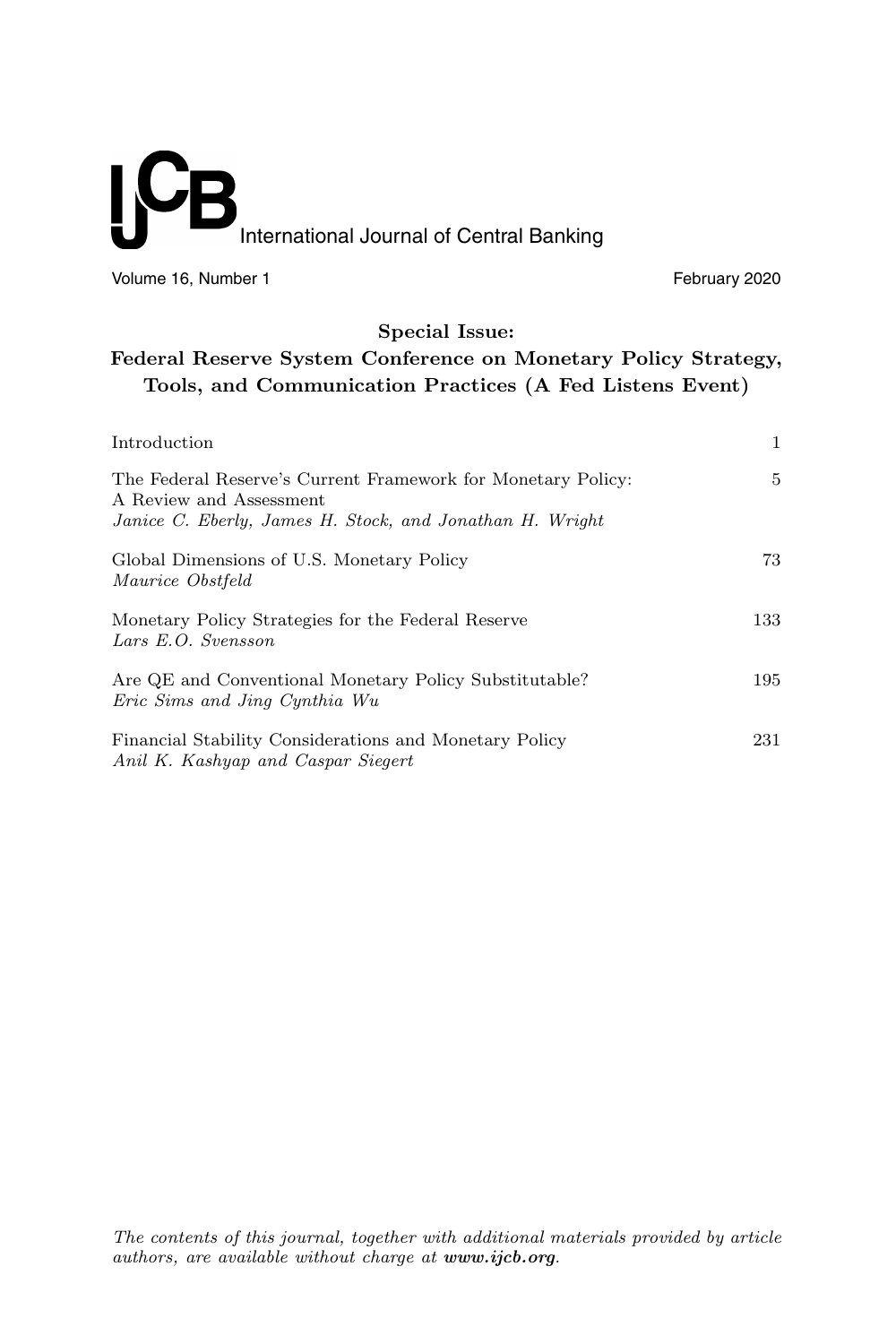Copyright  $\odot$  2020 by the Association of the International Journal of Central Banking. All rights reserved. Brief excerpts may be reproduced or translated provided the source is cited. Consult www.ijcb.org for further information.

The International Journal of Central Banking is published quarterly (ISSN: 1815-4654). Online access to the publication is available free of charge at **www.ijcb.org**. Changes to hard copy subscriptions and orders should be placed by e-mail at editor@ijcb.org.

Renewals, claims, address changes, and requests for permission to reprint material from this journal should be addressed to:

International Journal of Central Banking HS08.20 European Central Bank Sonnemannstr. 22 D-60640 Frankfurt am Main Germany

Phone: +4969134495894 E-mail: editor@ijcb.org

The views expressed in this journal do not necessarily represent the views of the Association of the International Journal of Central Banking or any of its members.